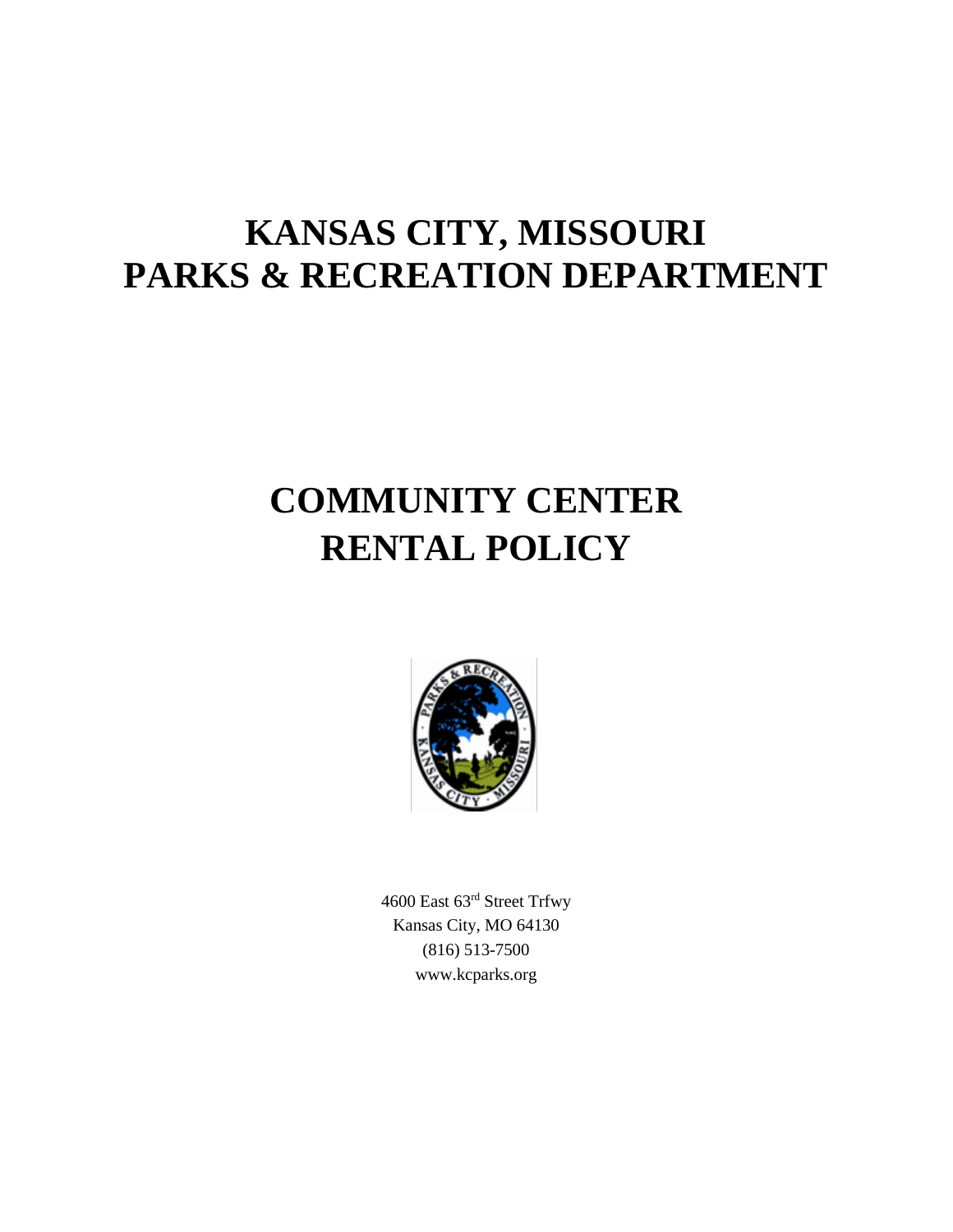# **TABLE OF CONTENTS**

| $\mathbf{I}$ . |  |
|----------------|--|
| II.            |  |
| III.           |  |
| IV.            |  |
| V.             |  |
| VI.            |  |
| VII.           |  |
| VIII.          |  |
| IX.            |  |
| X.             |  |
| XI.            |  |
| XII.           |  |

# APPENDIX "A" – FACILITY USE LIABILITY INSURANCE REQUIREMENTS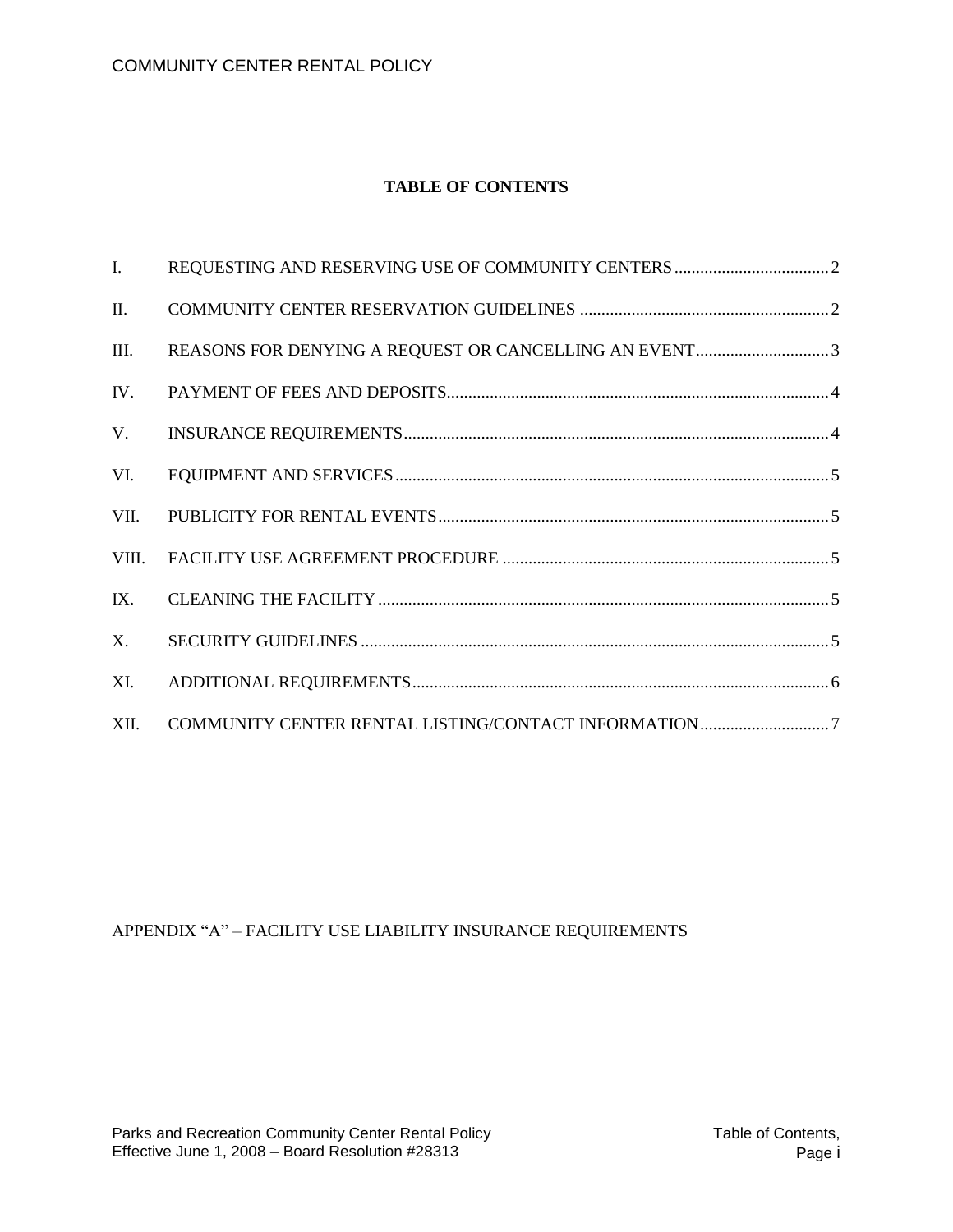The Kansas City Parks and Recreation Department Community Centers are City-owned and managed facilities. Community Center reservations are available to the public for activities and programs that meet the needs and interests of the community. The Department has established, where appropriate, rental fees and services based upon costs of maintenance, utilities, supervision and/or other direct costs. The rules and regulations herein have been developed to ensure that community centers are used in a responsible manner and that the public investment in these facilities is adequately safeguarded.

#### **I. REQUESTING AND RESERVING USE OF COMMUNITY CENTERS**

Reservations for use of a community center shall be made in writing on the Facility Use Agreement provided by the Parks and Recreation Department Community Center Directors. **The event time for facilities may not go past 10:00 p.m. (Sunday – Thursday) or 11:00 p.m. (Friday and Saturday)** with clean up time not to exceed 10:30 p.m. and 11:30 p.m., respectively. (Note: Parks and Recreation reserves the right to conduct department-sponsored events as needed.)

- **A.** Telephone inquiries are not binding and do not constitute a reservation.
- **B.** A reservation will be considered firm only when a Facility Use Agreement has been signed and approved by the manager of each facility or his/her designee, all fees have been paid in full and all permits and other required documents have been submitted no later than *ten (10) days* **prior** to the event. Reservations may be made up to six (6) months in advance of the event.
- **C.** Cancellation of a rental or changing a confirmed date may result in loss of the deposit. Cancellation seven (7) days or less prior to an event will result in the loss of any rental fees paid in addition to the deposit.
- **D.** All applications for after-hours rentals are subject to the initial approval of the community center director, who shall have the right to deny service to any applicant based on provisions established in this set of rules and regulations.
- **E.** Final approval for all after-hours rentals will be provided through the central administrative offices of Parks and Recreation.

## **II. COMMUNITY CENTER RESERVATION GUIDELINES**

- **A. Staff will not permit individuals into the reserved facility until the Permit Holder or designee is present. Individuals will not be permitted into facility before the specified event start time.** *Staff will allow items to be dropped off and stored in the kitchen if space is available.*
- **B.** Community center personnel shall reserve the right to assign or reassign meeting rooms, as it deems appropriate based on the nature of the event, estimated number of participants, continued cancellations by a group, etc.
- **C.** Reservations will be revoked, at any time, when a violation of the approved rules and regulations has occurred and will result in cancellation of the event and/or loss of deposit.
- **D.** City equipment shall not be removed from the community center.
- **E.** Use of tobacco products and alcohol are prohibited inside all community centers.
- **F.** Propane is *NOT* allowed inside a community center. Any use of barbecues or propane in an outside area of a community center requires prior approval by the Parks and Recreation Department and must be done in an approved location.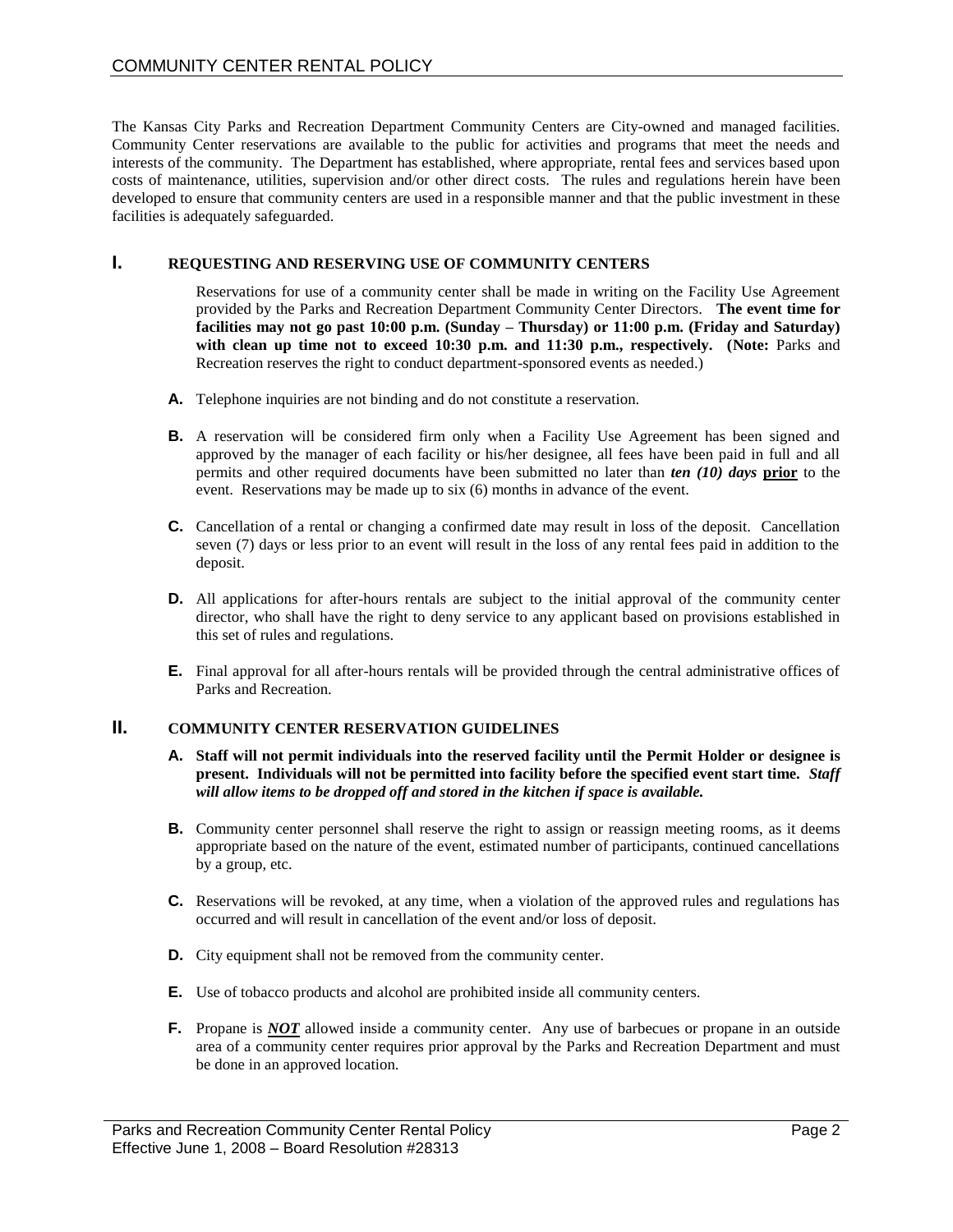- **G.** Decorations require **prior approval** by community center personnel. No signs or decorations will be nailed or permanently affixed to facility walls, ceilings, windows or drapes. Decorations must be rated "fireproof." No glitter, rice, birdseed or other similar items will be allowed to be thrown in or around the facility.
- **H.** No open flame candles are allowed inside a community center. **No smoke or bubble machines are allowed.** If smoke alarms are activated due to the unauthorized use of such items, which result in the call out of the Kansas City Fire Department, applicant will be responsible for all charges incurred by the Fire Department and the Kansas City Parks and Recreation Department.
- **I.** DJ's or bands are permitted at the event; however, **all music must conclude at least thirty- (30) minutes prior to the end of the event.**
- **J.** The rental ending time means the community center must be empty of all guests and event staff. The clean up time means all decorations, food, etc., must be removed and the facility cleaned according to the checklist provided to the renter. Park and Recreation staff will conduct a walkthrough with the renter both prior to and after the event noting the items on the checklist. Community center staff will provide trash bags and cleaning supplies for your use when cleaning the facility. Community center staff will take down the tables and chairs. **If event/cleanup time exceeds the event end time, the group/individual will be charged the hourly overtime rate.**
- **K.** Under *NO* circumstances are tips or gratuities of any kind allowed to be offered to facility/City staff. Facility/City staff are *NOT* allowed to accept any form of tips or gratuities in lieu of allowing an event to run longer than scheduled.
- **L.** City staff is responsible for, and has authority over, the community center, equipment, and activities. Staff shall have the authority to request changes in activities or cessation of activities for public safety and well-being. Applicants must comply with instructions, requests, all policies, and rules and regulations. Failure to comply with a staff request will result in the cancellation of the event, and loss of all fees and deposits paid.
	- **1.** City staff will not sign for any items that have been rented. All rented items (dance floors, lights, etc.) will need to be delivered during the set up time and picked up during the clean up time. If items are delivered before or picked up after the rental times, the applicant will be charged the regular hourly rate.
- **M.** All established fees have been reviewed and approved by Board of Parks and Recreation Commissioners and can be obtained from each community center director. Any exceptions or special requests not covered by this policy must be submitted in writing and shall be reviewed by the Parks and Recreation Department. Approval is required by the Department Director and/or his/her designee for waiving of deposits and fees for non-City uses.
- **N.** Failure to comply with any of these rules and regulations will result in the cancellation of the event, and loss of all fees and deposits paid.
- **O.** Any willful, malicious damage to a community center or City property shall be prosecuted to the full extent of the law and may result in civil action to recover the cost.

#### **III. REASONS FOR DENYING A REQUEST OR CANCELING AN EVENT**

The Parks and Recreation Department may deny an applicant the privilege of using a community center, even if available, and/or cancel an event for any of the following reasons:

**A.** Violation of the rules and regulations.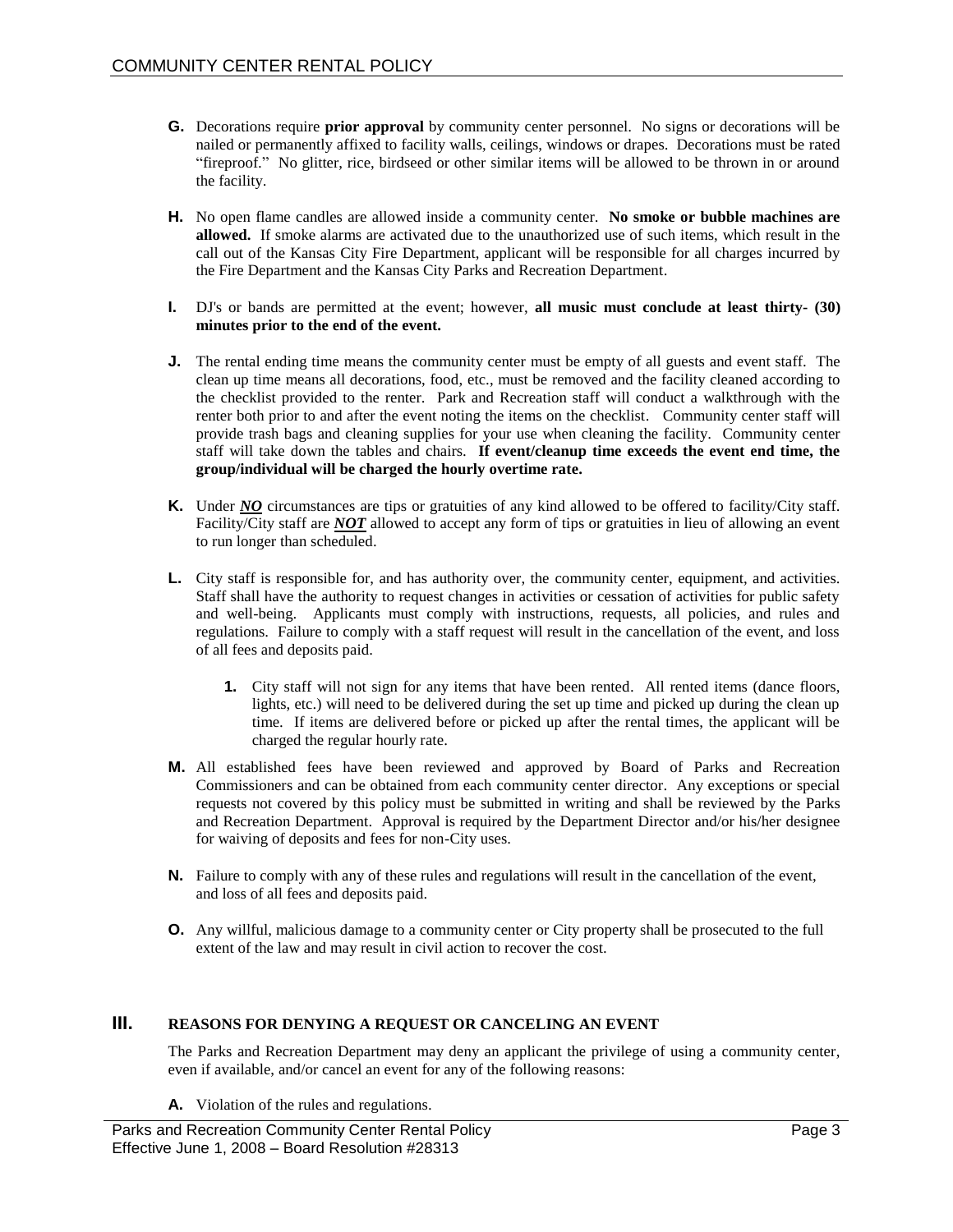- **B.** Failure to cooperate with City staff.
- **C.** Previous incidents wherein use of a community center resulted in damage, or misuse of facilities or equipment.
- **D.** Use of room would interfere with other activities at the community center (loud music, etc.).
- **E.** Misrepresentation of an event.
- **F.** Failure to provide all the necessary documentation as requested per the Facility Use Agreement, or staff no later than, *ten (10) days* **prior** to the event date.
- **G.** If full payment is not received at least *ten (10) days* **prior** to the event date.
- **H.** Any action which may result in harm and/or damage to attendees, participants, City personnel, security personnel, or where the public is in danger or harm.
- **I.** Applicant, participants, and visitors causing damage to City or non-City property.
- **J.** Improperly supervising or monitoring children, attendees, and visitors.
- **K.** Selling/dispensing any food without proper permits, licenses, and/or a facility with concessions agreement, if applicable.
- **L.** Any acts by the renter that the Parks and Recreation Department deems as a public safety issue or health risk.

### **IV. PAYMENT OF FEES AND DEPOSITS**

- **A.** Reservations are not final until the Facility Use Agreement has been signed and approved by the community center director or his/her designee, all fees have been paid in full and all permits and other required documents have been submitted. User groups will be notified if the Facility Use Agreement has not been approved.
- **B.** Full payment is due no later than *ten (10) days* **prior** to the date of the event.
- **C.** Cancellation of a rental or changing a confirmed date will result in loss of the deposit. Cancellation seven (7) days or less prior to an event will result in the loss of any rental fees paid in addition to the deposit.
- **D.** The Parks and Recreation Department reserves the right to require community center security and damage deposit for all parties and large events. Full payment of the deposit is due at the time the Facility Use Agreement is signed.

# **V. INSURANCE REQUIREMENTS**

In some cases, the applicant shall provide and maintain general liability insurance in accordance with the department's "*Special Event, Organized Activity & Facility Use Liability Insurance Requirements*" policy. This policy must be reviewed by the community center director for each activity/event to determine the need for liability insurance. Insurance requirements for community center rentals are summarized in appendix B of this policy. The "Insurance Checklist" and "Hold Harmless Agreement" must be attached to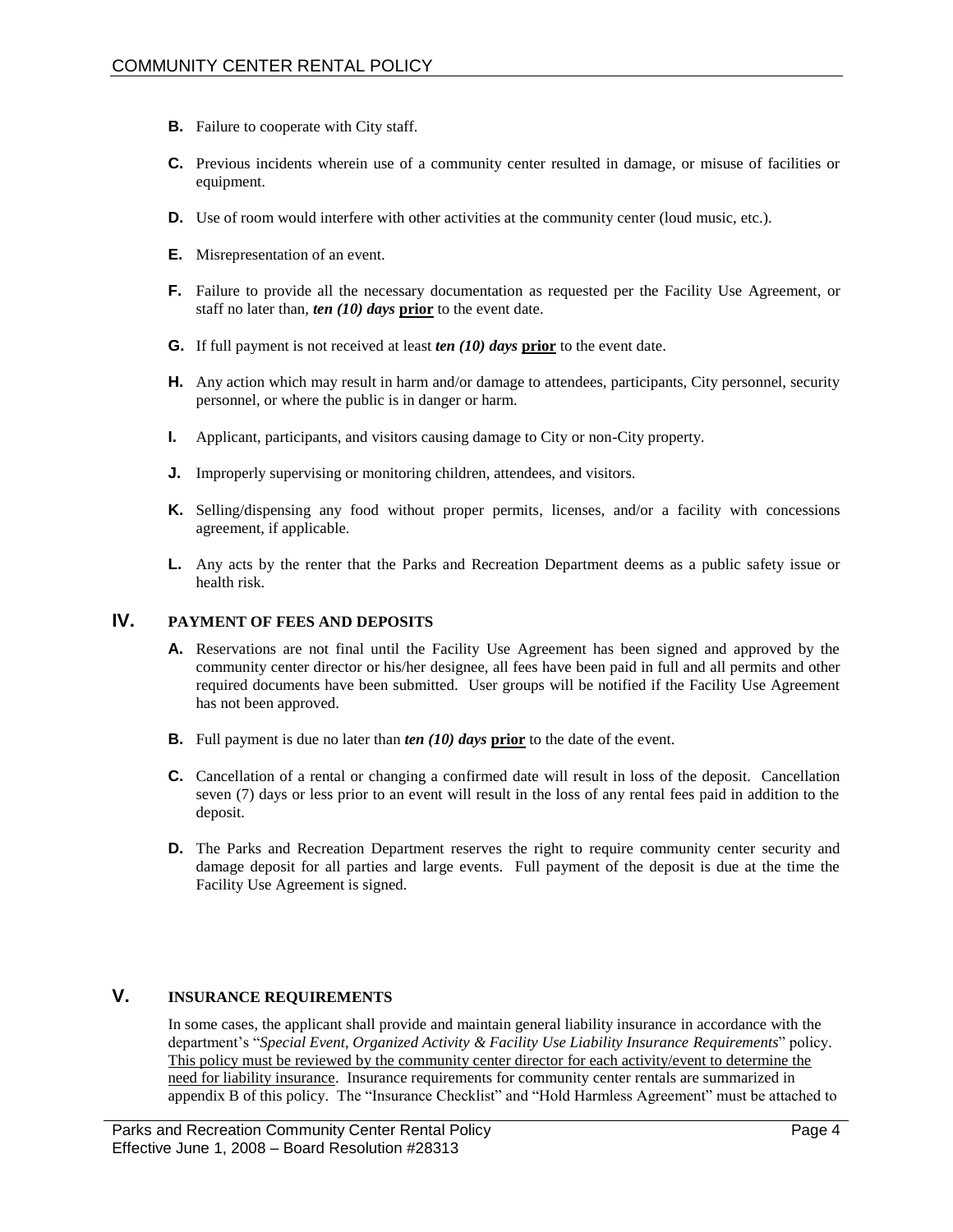each Facility Use Agreement. If insurance is required, proof of insurance or an insurance waiver signed by the Director or Deputy Director must also be attached to the Facility Use Agreement.

## **VI. EQUIPMENT AND SERVICES**

A limited number of tables and chairs may be provided, and will be set up and taken down by facility staff. Set up diagrams must be submitted at least one (1) week prior to the event. Unless otherwise agreed, tables and chairs are not to be taken outside by the renting party

A community center employee(s) will be on duty during the entire event, and will open the facility and provide information and direction. Employees are there to help you hold a successful event. Community center employees are authorized to enforce all facility use rules and regulations.

#### **VII. PUBLICITY FOR RENTAL EVENTS**

No publicity of any meeting or event held at a Parks and Recreation Department facility may be released until a Facility Use Agreement is signed and the required deposit is received by community center personnel.

#### **VIII. FACILITY USE AGREEMENT PROCEDURE**

Facility Use Agreement applications can be obtained at each community center. If the date of the event is available, a Facility Use Agreement will be executed upon receipt of the facility deposit and associated fees. No Facility Use Agreement will be considered final until the application has been signed and approved by the community center director or his/her designee, all fees have been paid in full and all permits and other required documents have been submitted. Applicants will be responsible to supply information including, but not limited to:

- 1. Complete contact information of renter/applicant
- 2. Type of event
- 3. Number of persons expected to attend the event
- 4. Room setup sheet
- 5. Security Plan if required by the Parks and Recreation Department.

All fees, the room setup sheet, permits, and security plan are due no later than *ten (10) days* **prior** to the event date. Rental fees include a City staff person to open and close the building and to provide facility assistance.

# **IX. CLEANING THE FACILITY**

General cleanup is the applicant's responsibility. The applicant shall make sure all decorations, food, gifts, and rental equipment are removed from the community center at the end of the event. Applicant shall make sure the facility is clean before leaving the event.

Trash must be put in the proper receptacles and the room must be returned to an "as found" condition. The community center, parking lot, grounds and equipment shall be left in the same condition as they were prior to the event.

# **X. SECURITY GUIDELINES**

Security may be required for certain types of events held at all community centers. Each renting party will be notified if their event requires security and the number of uniformed officers needed.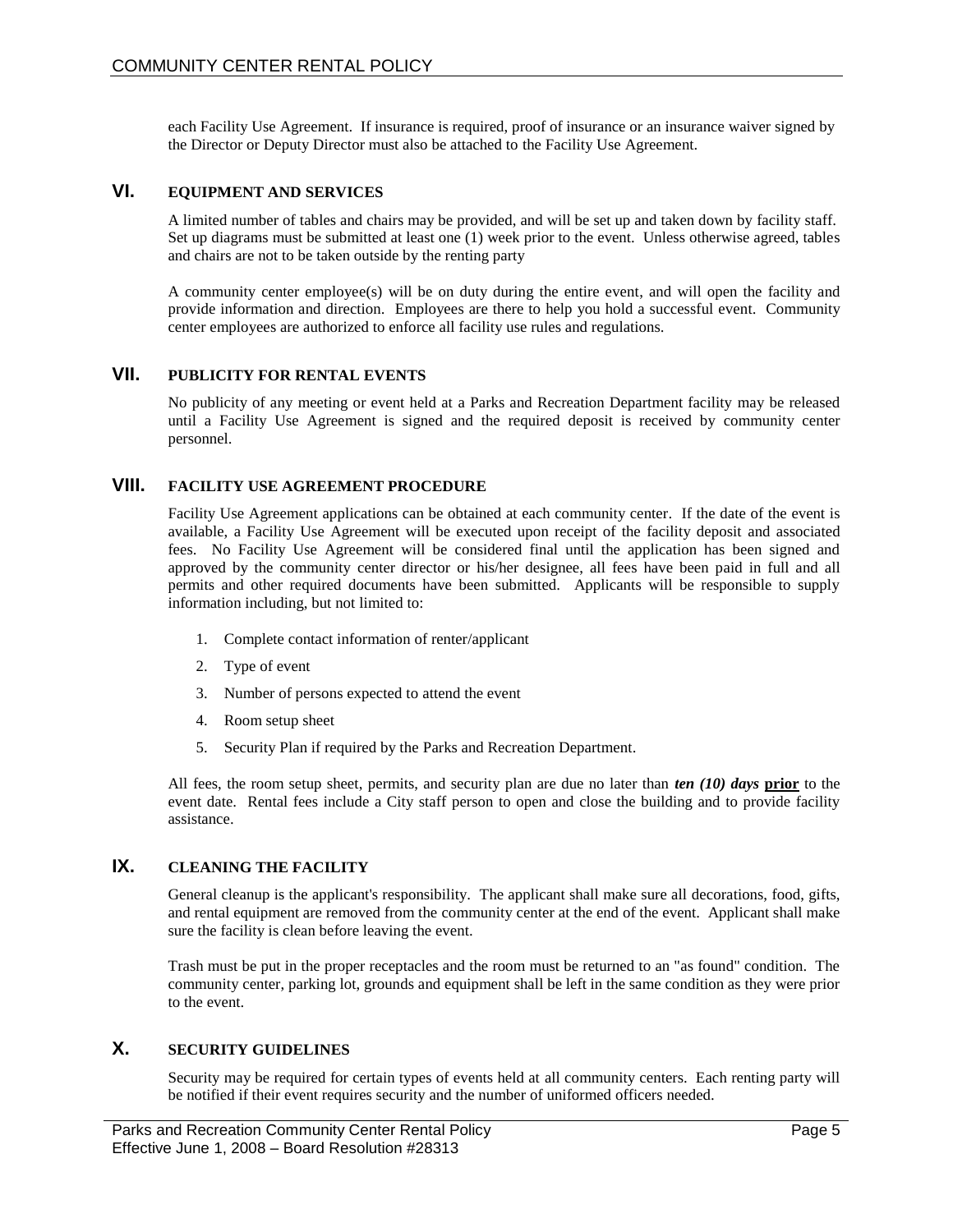# **XI. ADDITIONAL REQUIREMENTS**

- **A.** All organizations utilizing space in the Parks and Recreation Department facilities must comply with all local, state, and federal laws. This includes necessary licenses, insurance, sales tax permits, workers compensation, and other laws pertaining to the particular organization.
- **B.** No organization may use a Kansas City Parks and Recreation Department address as a mailing address.
- **C.** Telephones in the City-owned facilities and community centers are for City business use only.
- **D.** No organization may use the common areas, parking lots, or grounds of the community center for solicitations, sales, or any other type of transaction. Common areas are defined as those areas not available on a rental basis, including, but not limited to, the lobby and office area unless otherwise approved by the facility manager or his/her designee.
- **E.** Storage of property of any organization using the center is prohibited.
- **F.** Publicity for organizations using the community center is permitted within the facility on a limited basis. Flyers and brochures will be distributed subject to space available, and must be approved and posted by the center director. All publicity will have a two (2) week shelf life. After the two-week limit, the material will be disposed of.
- **G.** Rental of community center space does not convey any sanction of an organization's philosophy or practices by the Parks and Recreation Department. No organization may state, or infer, any official sanction by the department unless so requested by the Parks and Recreation Department.
- **H.** No organization, business, club, or group will infer, or intentionally convey to the public the City's support, endorsement, or recommendation of their product, advice and/or philosophy without official sanction by the City. The only exception to this will be City of Kansas City sponsored events.
- **I.** All organizations utilizing the community center must perform background checks on individuals who will be placed in positions of authority where children are the focus of the activity. The City may request a copy of the background checks if it is deemed necessary.

# **XII. COMMUNITY CENTER RENTAL LISTING/CONTACT INFORMATION**

**Tony Aguirre Community Center** 2050 West Pennway 513-8530

**Garrison Community Center**  $E$  5<sup>th</sup> St & Troost Ave 513-7720

**Brush Creek Community Center** 3801 E. Emanuel Cleaver II Blvd 513-0731

**Gregg/Klice Community Center** 1600 John "Buck" O'Neil Way 513-0650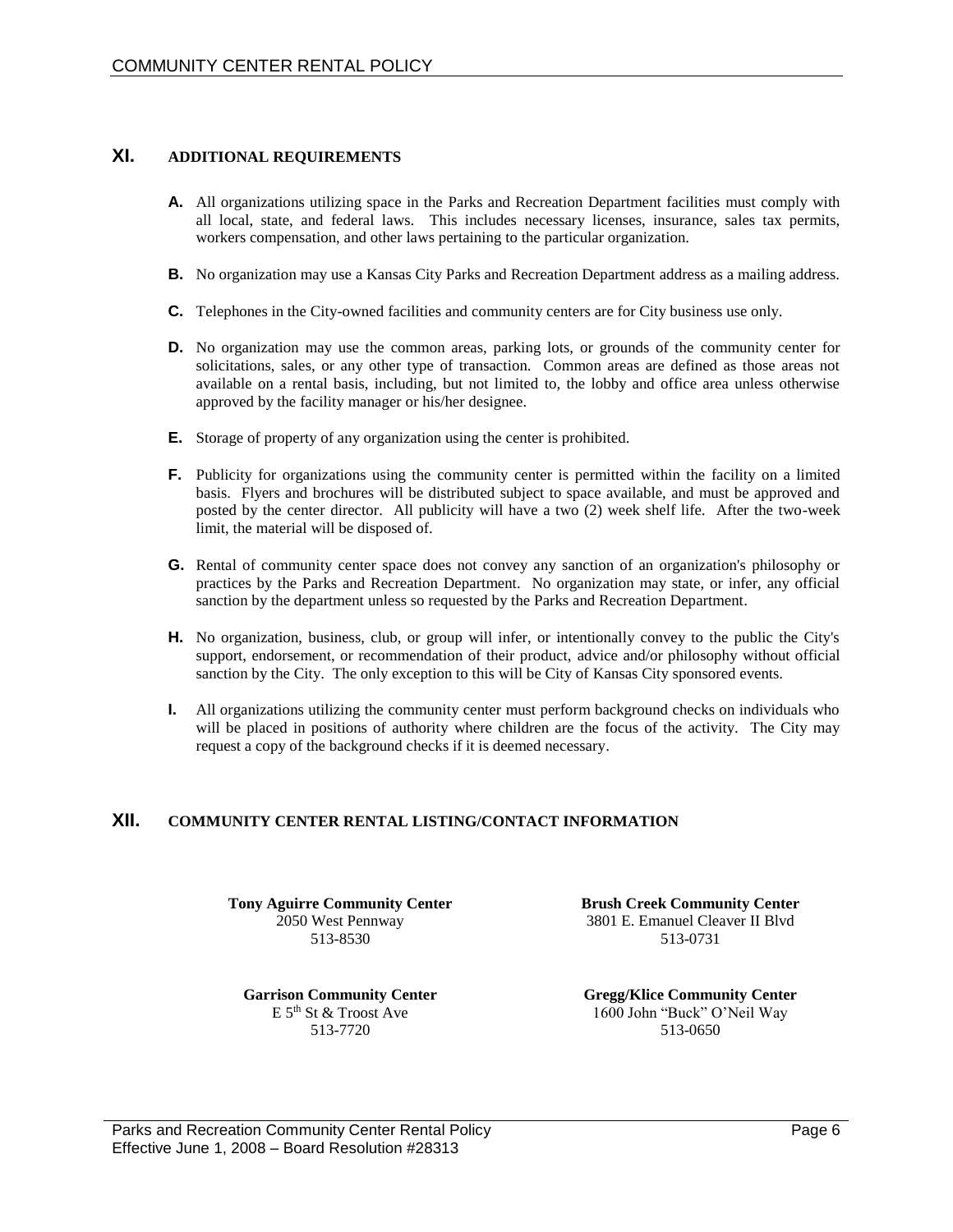## **Hillcrest Community Center**

10401 Hillcrest Road 513-8560

**Line Creek Community Center & Ice Arena** 5940 NW Waukomis Drive 513-0760

#### **Southeast Community Center**

3601 E. 63rd 513-0630

**Marlborough Community Center** 8204 The Paseo 513-7800

# **Westport-Roanoke Community Center**

3601 Roanoke Road 513-7660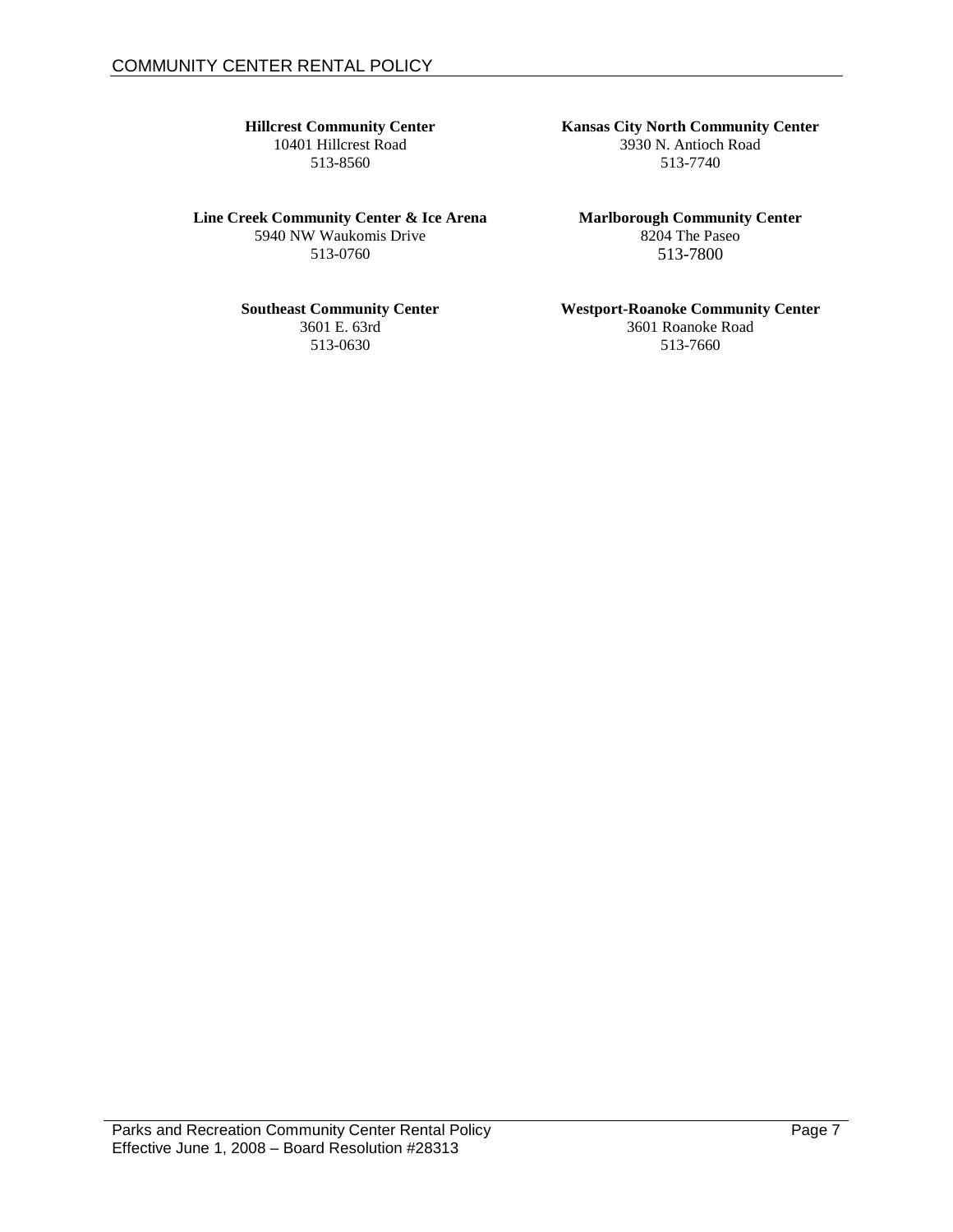#### **APPENDIX A**

#### **FACILITY USE LIABILITY INSURANCE REQUIREMENTS**

It is important that the City is adequately protected from loss while holding events or other organized activities on Park and Recreation Property. This is normally done by requiring the other party to carry a certain level of insurance to defend and indemnify the City from losses arising out of their activities or from their products. The following standards have been established to help provide direction and consistency for Parks and Recreation Divisions when certificates of insurance are being required or waived.

Note: Until the appropriate certificate of insurance is obtained or waived, the City should NOT execute any agreement, permit or contract.

Proof of coverage will include naming the City of Kansas City, Missouri, as an additional insured. The amount and type of insurance coverage varies, although \$1 million is a typical level. If your event does not require insurance, a hold harmless agreement will be required (Attachment B).

#### **If it is determined that insurance is required per Attachment A, the level of insurance is as follows, when applicable:**

- A. Applicant shall procure and maintain in effect throughout the duration of the Facility Use Agreement, insurance coverage not less than the types and amounts specified in this section. In the event that additional insurance, not specified herein, is required during the term of the Facility Use Agreement, applicant shall supply such insurance. Policies containing a Self-Insured Retention will be unacceptable to City.
	- 1. Commercial General Liability Insurance with limits of \$1,000,000 per occurrence and \$1,000,000 aggregate, written on an "occurrence" basis. The policy shall be written or endorsed to include the following provisions:
		- a. Severability of Interests Coverage applying to Additional Insureds
		- b. Contractual Liability
		- c. Per Project Aggregate Liability Limit or, where not available, the aggregate limit shall be \$1,000,000.
		- d. No Contractual Liability Limitation Endorsement
		- e. Additional Insured Endorsement, ISO form CG20 10, current edition, or its equivalent.
	- 2. Workers' Compensation Insurance as required by statute, including Employers Liability with limits of:

| Workers' Compensation: Statutory |                                 |
|----------------------------------|---------------------------------|
| Employers Liability:             | \$100,000 accident              |
| with limits of:                  | \$500,000 disease-policy limit  |
|                                  | \$100,000 disease-each employee |

- 3. Commercial Automobile Liability Insurance with a limit of \$1,000,000 per occurrence, covering owned, hired, and non-owned automobiles. Coverage provided shall be on an "any auto" basis and written on an "occurrence" basis. This insurance will be written on a Commercial Business Auto form, or an acceptable equivalent, and will protect against claims arising out of the operation of motor vehicles, as to acts done in connection with the Facility Use Agreement, by Applicant.
- 4. If applicable, Professional Liability Insurance with limits per claim and annual aggregate of \$1,000,000.
- B. The policies listed above may not be canceled until after thirty (30) days written notice of cancellation to City, ten (10) days in the event of nonpayment of premium. The Commercial General and Automobile Liability Insurance specified above shall provide that City and its agencies, officials, officers, and employees, while acting within the scope of their authority, will be named as additional insureds for the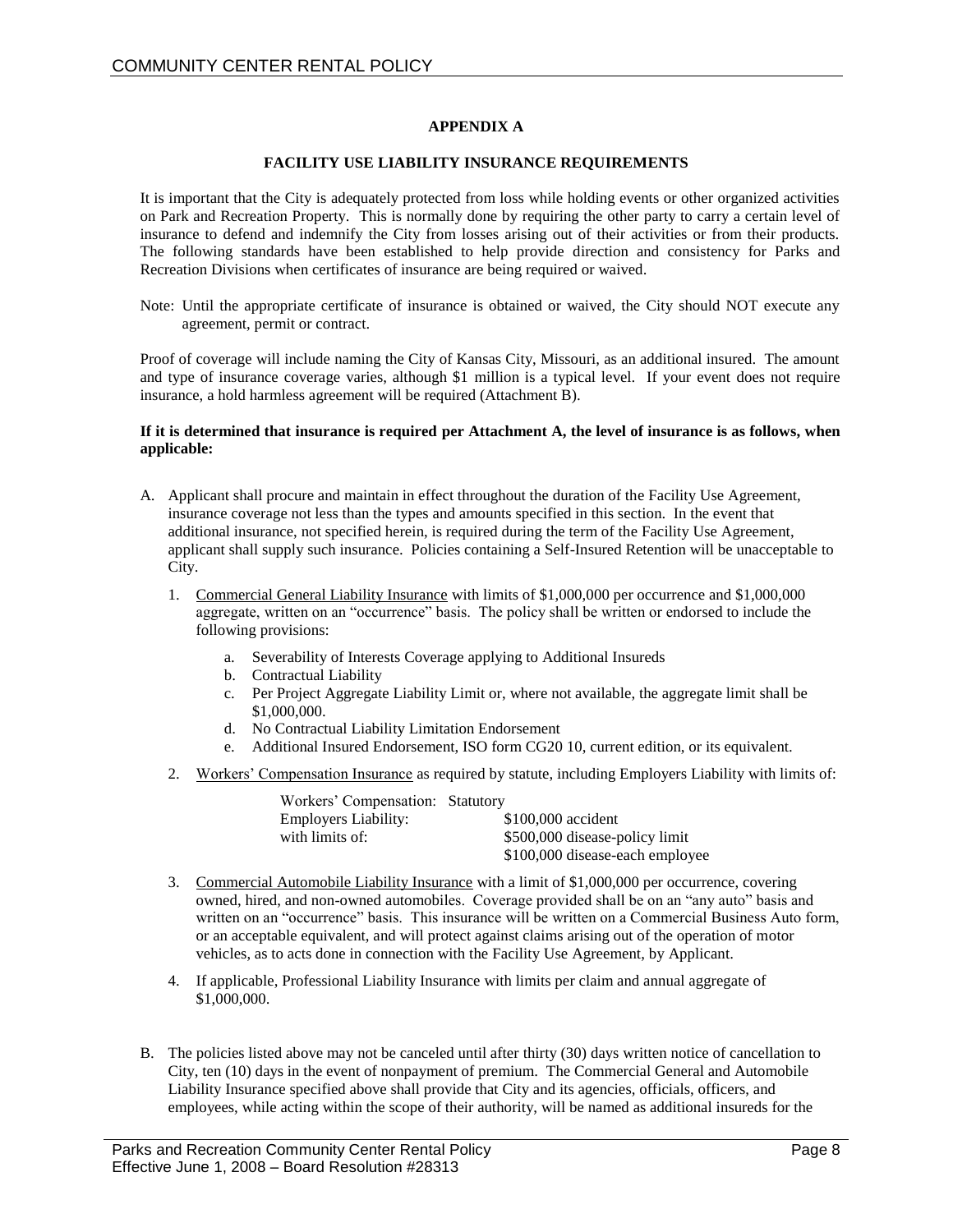services performed under this policy. Event/Activity organizer shall provide to City a certificate of insurance showing all required endorsements and additional insureds.

- C. All insurance coverage must be written by companies that have an A.M. Best's rating of "B+V" or better, and are licensed or approved by the State of Missouri to do business in Missouri.
- D. Regardless of any approval by City, it is the responsibility of event/activity organizer to maintain the required insurance coverage in force at all times; its failure to do so will not relieve it of any contractual obligation or responsibility. In the event/activity organizer's failure to maintain the required insurance in effect, City may order event/activity organizer to immediately stop work, and upon ten (10) days notice and an opportunity to cure, may pursue its remedies for breach as provided by law.

#### **If it is determined that insurance is not required, the requirements for an applicant is as follows:**

If it is determined that insurance is not required, the sponsoring organization is responsible for any losses which may occur as a result of their activity. Further, they are required to sign a **Hold Harmless Indemnification Agreement** (Attachment B as an example) and are encouraged to carry adequate insurance to protect them.

An organization that uses our community centers must insure that background checks have been conducted with those individuals who will be interacting with youth per Board Resolution #**28313.**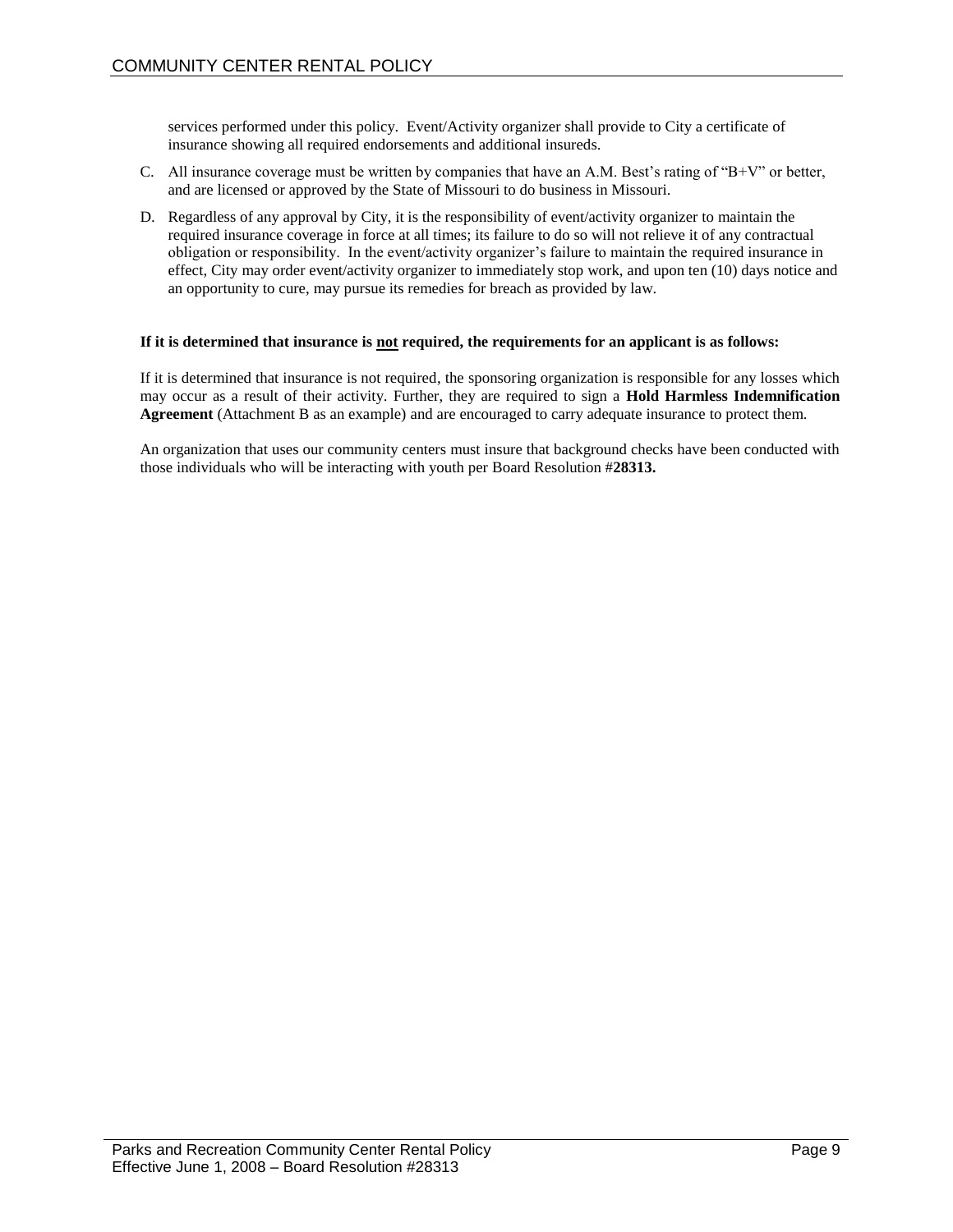#### **ATTACHMENT A**

#### **INSURANCE COVERAGE CHECKLIST**

. The following is a list of potential areas of risk that require a certificate of insurance and should be asked of each potential event and/or activity organizer in order to adequately address the risk factors and to help Parks and Recreation staff make consistent, fair decisions when requiring insurance. Staff should decide based on answers and using the viewpoint of a reasonable person whether to require insurance for park property rental and organized activities.

#### **ACTIVITIES THAT REQUIRE INSURANCE (check all that apply)**

- $\Box$  More than 250 people in attendance
- $\Box$  An admission fee is charged for event activity
- $\Box$  The sale or distribution of concessions, including the sale of food and beverage to the general public
- $\Box$  Carnival or amusement rides or inflatables will be part of the event activity
- $\Box$  Any type of athletic activity or sports event
- $\Box$  The activity or event involves transportation and installation of heavy equipment, or the installation of a stage or other temporary structures
- $\Box$  Security issues with the event and/or activity, such the exchange of money or valuable equipment
- $\Box$  The use of combustible equipment
- $\Box$  Animals involved such as petting zoo or pony rides

| EVENT DATE:                                                                                                                                                                                                                    |
|--------------------------------------------------------------------------------------------------------------------------------------------------------------------------------------------------------------------------------|
|                                                                                                                                                                                                                                |
| Date: the contract of the contract of the contract of the contract of the contract of the contract of the contract of the contract of the contract of the contract of the contract of the contract of the contract of the cont |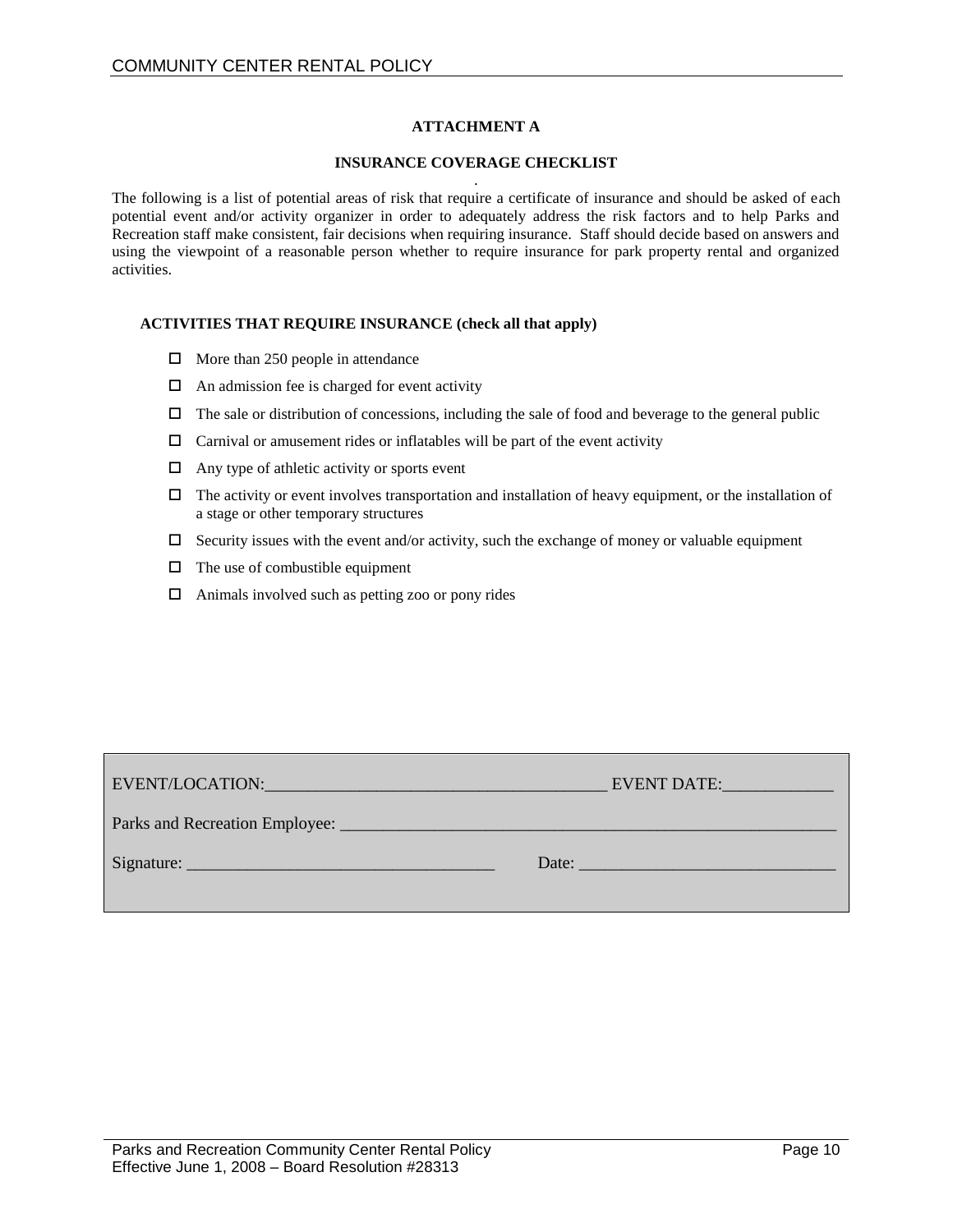#### **ATTACHMENT B**

#### **HOLD HARMLESS AGREEMENT**

#### **IN CONSIDERATION OF BEING PERMITTED TO PRODUCE THIS SPECIAL EVENT OR ACTIVITY OR USE OF ANY CITY PROPERTY OR FACILITIES IN CONNECTION WITH THIS ACTIVITY, THE UNDERSIGNED APPLICANT ("INDEMNITOR") AGREES TO THE FOLLOWING:**

- 1. THE INDEMNITOR HEREBY AGREES TO RELEASE, INDEMNIFY AND HOLD HARMLESS the City from any and all liability, claims, demands, causes of action, charges, expenses, and attorney fees (including attorney fees to establish the City's right to indemnity or incurred on appeal) resulting from involvement in this event whether caused by any negligent act or omission of the City or otherwise. This agreement shall not apply to any liability resulting from the sole negligence of the City.
- 2. The INDEMNITOR agrees to reimburse the City for any loss, theft of, or damage to City property, equipment and/or facilities.
- 3. The INDEMNITOR agrees to comply with all applicable laws, statutes, ordinances, rules and requirements including, but not limited to, not admitting more attendees than designated by the Kansas City Fire Department as safe for the particular event or facility.
- 4. The INDEMNITOR expressly agrees that this release and hold harmless agreement is intended to be as broad and inclusive as permitted by Missouri law and that if any portion thereof is held invalid, notwithstanding, the balance shall continue in full legal force and effect.

Falsification and/or misrepresentation in signing this agreement may result in rate adjustment or event cancellation. I UNDERSTAND THAT CHANGES TO THE EVENT ACTIVITY REQUIRE IMMEDIATE NOTICFICATION TO CITY EVENT/ACTIVITY COORDINATOR.

**I, the undersigned representative, am duly authorized by the event organization/business to submit this application on its behalf.** 

EVENT/LOCATION: \_\_\_\_\_\_\_\_\_\_\_\_\_\_\_\_\_\_\_\_\_\_\_\_\_\_\_\_\_\_\_\_\_\_\_\_\_\_\_\_\_\_\_\_\_\_\_\_\_\_\_\_\_\_\_\_\_\_\_\_\_\_\_\_\_\_\_

APPLICANT: \_\_\_\_\_\_\_\_\_\_\_\_\_\_\_\_\_\_\_\_\_\_\_\_\_\_\_\_\_\_\_\_\_\_\_ \_\_\_\_\_\_\_\_\_\_\_\_\_\_\_\_\_\_\_\_\_\_\_\_\_\_\_\_\_\_\_\_\_\_\_\_\_

**PRINT NAME AUTHORIZED AGENT FOR**

SIGNATURE OF APPLICANT: \_\_\_\_\_\_\_\_\_\_\_\_\_\_\_\_\_\_\_\_\_\_\_\_\_\_\_\_\_\_\_\_\_\_\_\_\_\_\_\_\_\_\_\_\_\_\_\_\_\_\_\_\_\_\_\_\_\_

**SIGN NAME** DATE

APPROVAL, DENIAL OR INCLUSION OF RESTRICTIONS OR SPECIAL CONDITIONS OF USE AGREEMENT IS AT THE SOLE DISCRETION OF MANAGEMENT. All applications must be reviewed and approved before an agreement can be issued.

#### **FOR OFFICE USE ONLY:**

Parks and Recreation Employee: \_\_\_\_\_\_\_\_\_\_\_\_\_\_\_\_\_\_\_\_\_\_\_\_\_\_\_\_\_\_\_\_\_\_\_\_\_\_\_\_\_\_\_\_\_\_\_\_\_\_\_\_\_\_\_\_\_\_

Signature: \_\_\_\_\_\_\_\_\_\_\_\_\_\_\_\_\_\_\_\_\_\_\_\_\_\_\_\_\_\_\_\_\_\_\_\_ Date: \_\_\_\_\_\_\_\_\_\_\_\_\_\_\_\_\_\_\_\_\_\_\_\_\_\_\_\_\_\_